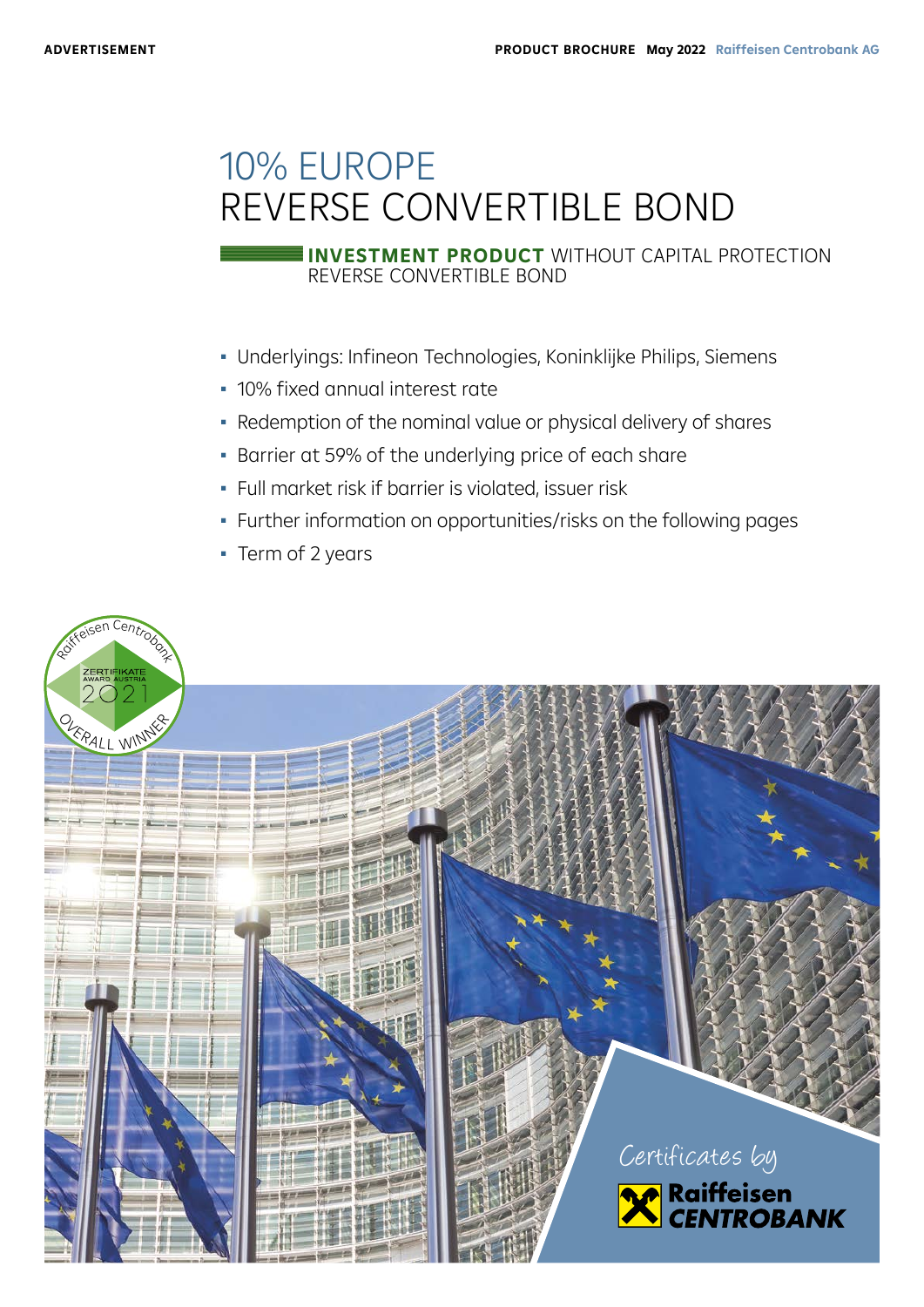## ATTRACTIVE FIXED INTEREST RATE ABOVE MARKET LEVEL In short:

With this certificate investors obtain an annual fixed interest rate of 10%. Whether the nominal value is returned at the end of the term or whether physical delivery of shares is effected depends on the performance of the underlying shares. In case of physical delivery of shares at the end of term, a predefined number only of the share with the worst performance is delivered. In this case investors are entirely subject to market risk.

| lssuer*                          | Raiffeisen Centrobank AG |
|----------------------------------|--------------------------|
| ISIN                             | AT0000A2XLF4             |
| <b>Issue price</b>               | 100%                     |
| Nominal value                    | <b>EUR 1,000</b>         |
| Subscription period <sup>1</sup> |                          |

|                             | May 3, 2022 - May 30, 2022 |
|-----------------------------|----------------------------|
| Initial valuation date      | May 31, 2022               |
| Issue value date            | June 1, 2022               |
| <b>Final valuation date</b> | May 27, 2024               |
| <b>Maturity date</b>        | May 31, 2024               |
|                             |                            |

#### **Underlyings**

Infineon Technologies AG common share Koninklijke Philips NV common share Siemens AG common share

#### Calculation agent of underlyings

| Infineon Technologies AG: XETRA Frankfurt  |                                                     |                              |  |  |
|--------------------------------------------|-----------------------------------------------------|------------------------------|--|--|
| Koninklijke Philips NV: Euronext Amsterdam |                                                     |                              |  |  |
| Siemens AG: XETRA Frankfurt                |                                                     |                              |  |  |
| <b>Starting value</b>                      |                                                     | Closing price of the         |  |  |
| underlying at the initial valuation date   |                                                     |                              |  |  |
| <b>Final valuation</b>                     |                                                     | Closing price of the         |  |  |
| underlying at the final valuation date     |                                                     |                              |  |  |
|                                            | <b>Barrier</b> 59% of the respective starting value |                              |  |  |
| Observation of the barrier                 |                                                     |                              |  |  |
|                                            |                                                     | daily (closing price)        |  |  |
| <b>Observation period</b>                  |                                                     |                              |  |  |
|                                            | June 1, 2022 - May 27, 2024                         |                              |  |  |
| <b>Fixed interest rate</b>                 |                                                     | 10% of the nominal           |  |  |
|                                            |                                                     | value per year of term       |  |  |
| Interest rate payout dates                 |                                                     |                              |  |  |
|                                            |                                                     | June 1, 2023; May 31, 2024   |  |  |
| Listing                                    |                                                     | Vienna, Frankfurt, Stuttgart |  |  |

1 Early closing or extension of the subscription period is within the sole discretion of Raiffeisen Centrobank AG.

\* Raiffeisen Centrobank AG is a 100 % owned subsidiary of Raiffeisen Bank International AG – rating of RBI: www.rbinternational.com/ir/ratings

#### **FUNCTIONALITY**

At the *initial valuation date,* the **starting value** of the underlyings are determined and based on that the **barriers** are defined. During the **observation period** the underlying prices are compared with the respective barrier. At the final valuation date one of the following scenarios will apply:

## 1) Barrier not touched or undercut

If the underlying prices always quoted above their respective barrier, 100% of the nominal value is paid out at the maturity date. This also represents the maximum amount.

## 2) Barrier touched or undercut at least once

a) If at least one underlying price quoted at or below its respective barrier but the final values of all underlyings quote at or above their respective starting values, 100% of the nominal value will be paid out at the maturity date.

b) If at least one underlying price quoted at or below its respective barrier and the final value of at least one underlying quotes below the respective starting value, physical delivery of shares is effected. Regardless of which underlying violated the barrier, only the underlying with the worst performance (percentage performance from the starting value to the final value) shall be delivered to the securities account.

The fixed interest rate is paid out in any case, regardless of the performance of the underlying shares.

## **PHYSICAL DELIVERY OF SHARES**

A defined number of the share with the worst performance is booked into the investor's securities account. The number is calculated as follows:

## Number of shares = nominal value / starting value

Usually this does not result in whole numbers. Due to the fact that shares are traded in whole numbers only, in the event of physical delivery the residual value is paid out in cash (= cash settlement) according to the market value:

## Cash settlement = fraction of the shares x final value

Further details regarding opportunities and risks are listed on the next page.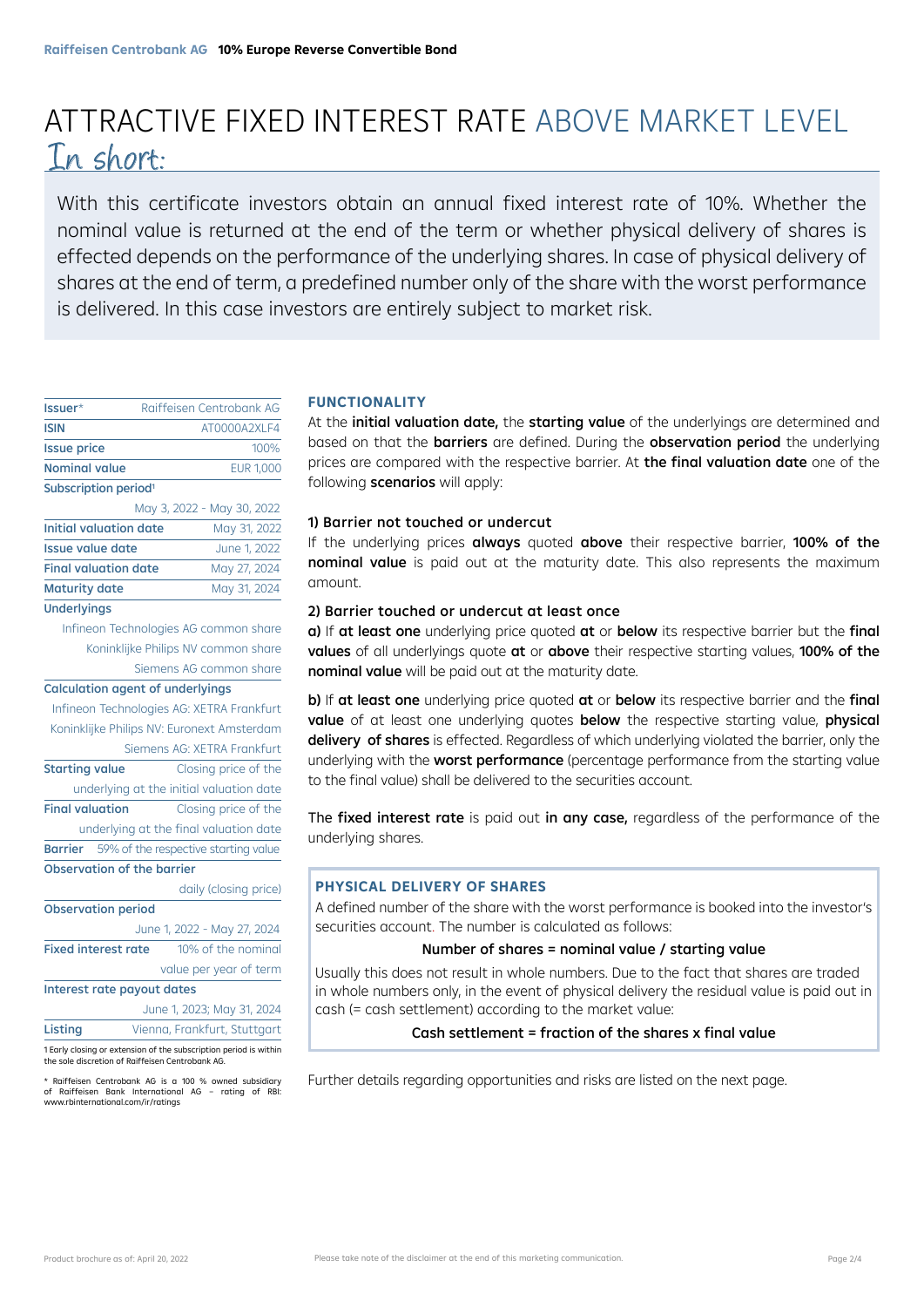#### **INFINEON TECHNOLOGIES SHARE**

The German group Infineon Technologies AG is a leading global producer of semiconductor solutions. The company focuses on energy efficiency, mobility and security.

#### **KONINKLIJKE PHILIPS SHARE**

The Dutch group Koninklijke Philips N.V. is one of the leading suppliers in the field of healthcare technologies. With solutions for prevention, diagnostics, therapy and care, the company covers all phases of health development.

#### **SIEMENS SHARE**

The German technology group Siemens AG, headquartered in Munich, is active in the fields of energy, medical technology, industry, infrastructure and urban development.



The certificate provides for **physical** delivery of shares. In the most unfavourable case, instead of a repayment of the nominal value the investor receives only the share with the worst performance delivered into the securities account.

#### **SUITED MARKET EXPECTATION**



#### **NOTE**

The referenced opportunities and risks represent a selection of the most important facts regarding the product.

You are about to purchase a product that is not easy and difficult to understand.

For further information see the Base Prospectus (including possible amendments) – approved by the Austrian Financial Market Authority (FMA), deposited at the Oesterreichische Kontrollbank AG and published at www.rcb.at/en/securitiesprospectus (we recommend reading the prospectus before making an investment decision) – in the key information document and among "Customer Information and Regulatory Issues" at www.rcb.at/en/customerinformation

## **OPPORTUNITIES**

- **Attractive fixed interest rate:** The fixed annual interest rate (10% p.a.) is paid out regardless of the performance of the underlying shares.
- Safety buffer: Partial protection against price losses due to the initial safety buffer of 41% - barrier at 59% of the respective starting value
- □ Flexibility: Tradability on the secondary market, no management fees

## **RISKS**

- **Limited yield opportunity:** The opportunity for yields is in any case limited to the fixed interest rate. Investors do not participate in price increases of the underlyings beyond their respective starting values.
- **Barrier violation:** If the respective barrier is touched or undercut, the investor is entirely subject to market risk, without any protective mechanism. Close to the barrier, there can be disproportionate price movements of the reverse convertible bond.
- **Bisuer risk / Bail-in:** Certificates are not covered by the Deposit Protection Scheme. Investors are exposed to the risk that Raiffeisen Centrobank AG might be unable to fulfil its payment obligations in respect of the described financial instrument such as in the event of insolvency (issuer risk) or an official directive (Bail-in). A total loss of the capital invested is possible.